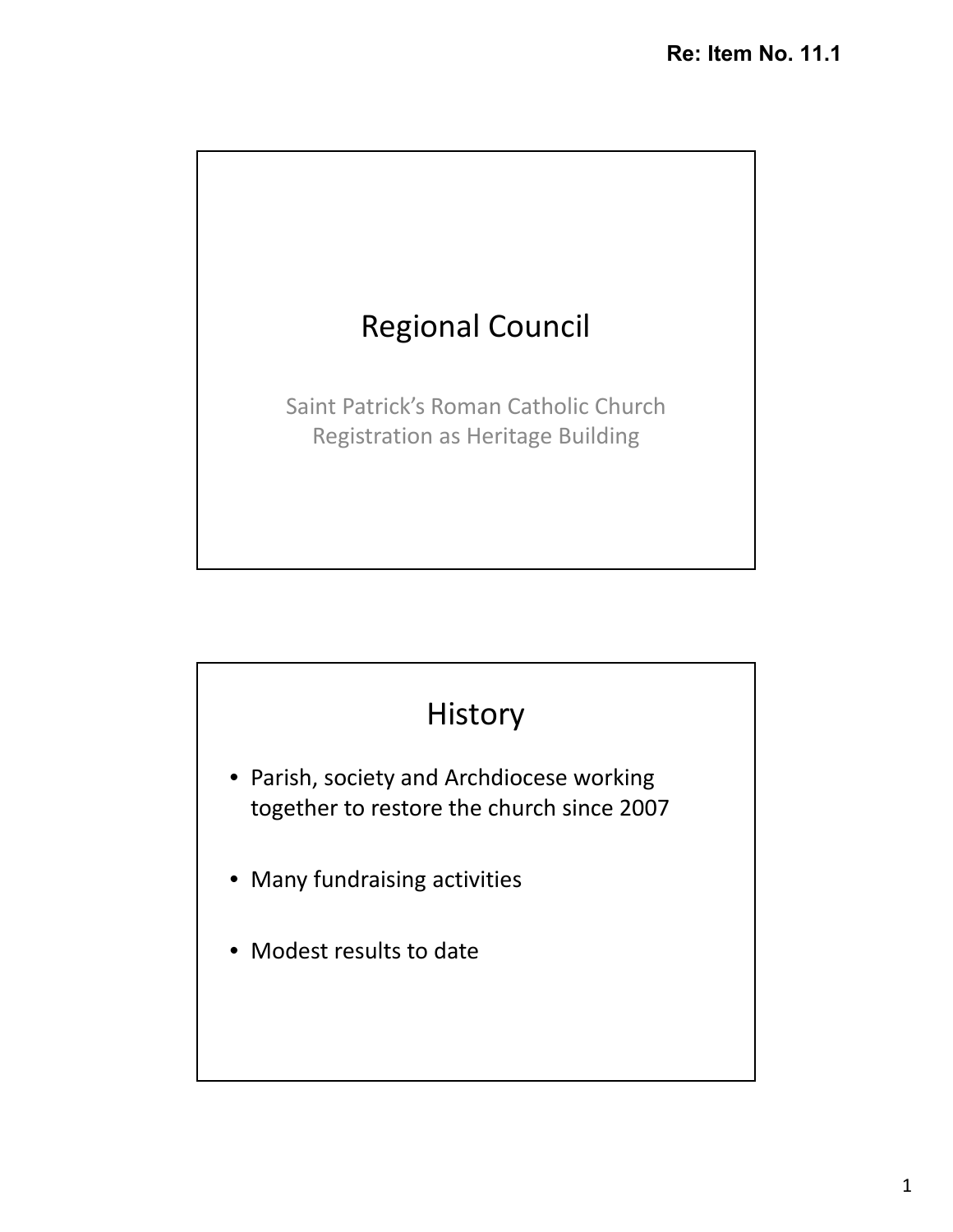# Dangerous Situation

- March 2014 decorative granite falls out of window arch, 3<sup>rd</sup> level of tower
- 7" x 10" x 13" weighing 80 lbs.
- Falls in night, no one injured, no damage

# Consulting

- Existing Consultant, Graeme Duffus contacted
- Freeze thaw likely culprit
- Emergency repairs initiated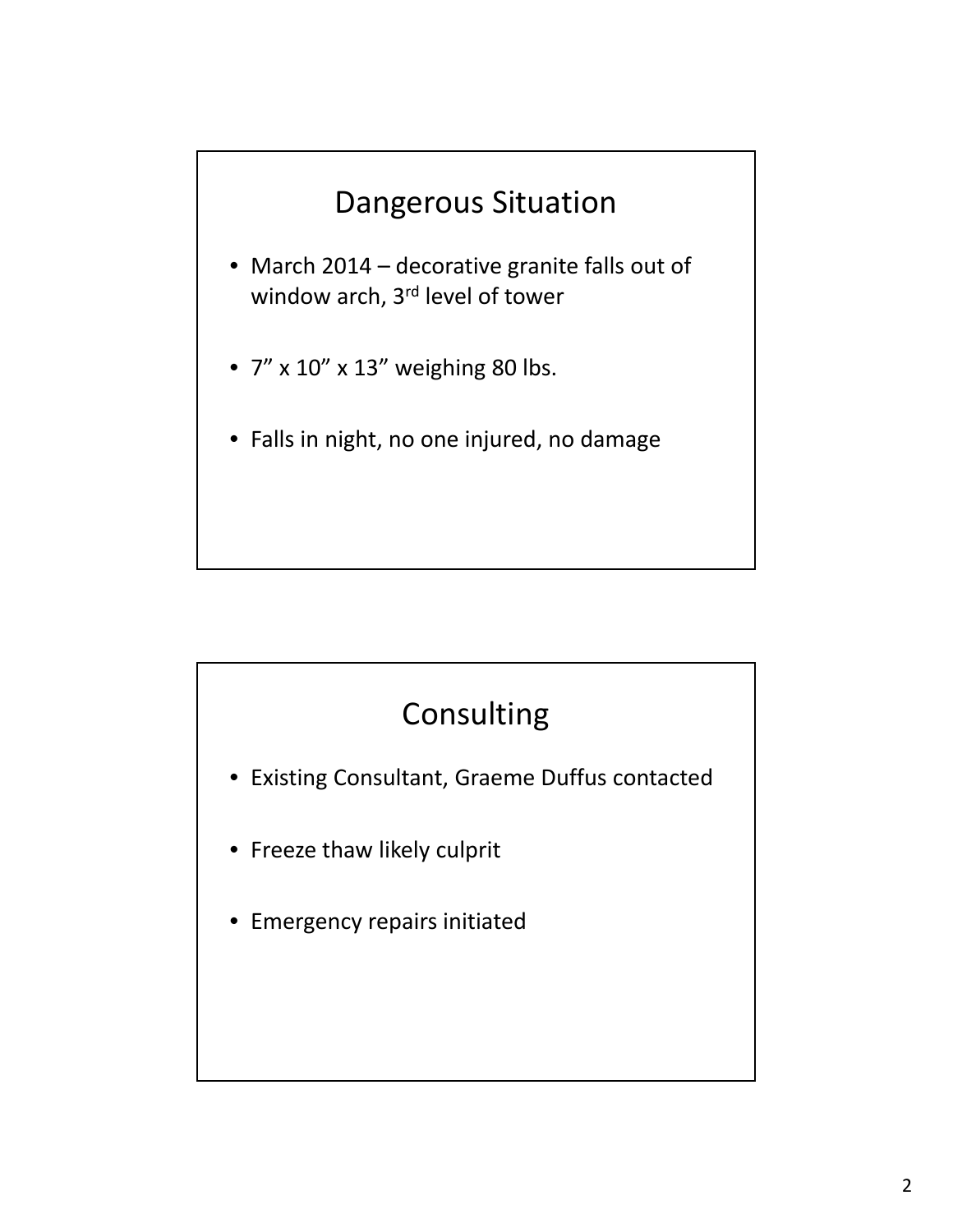

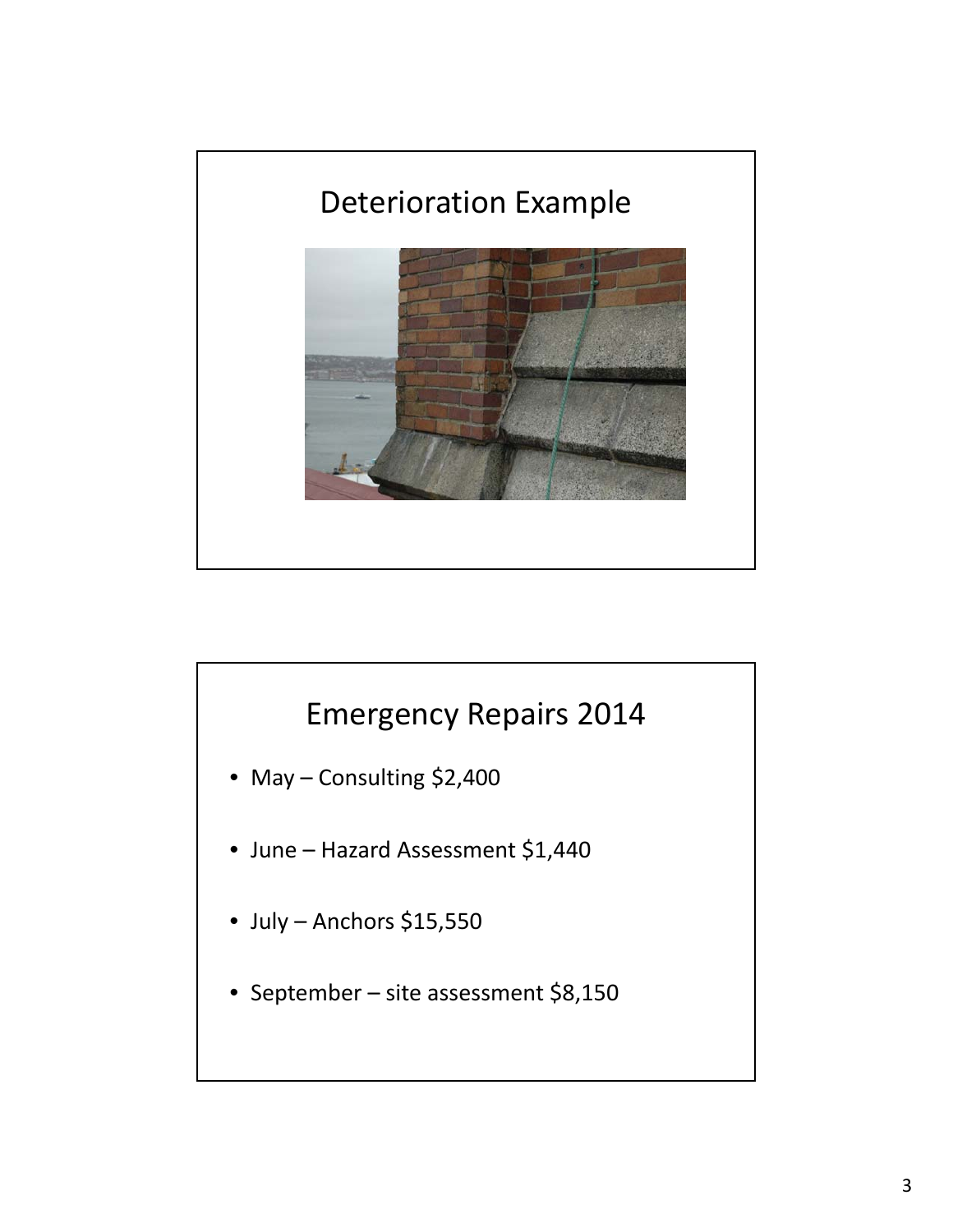

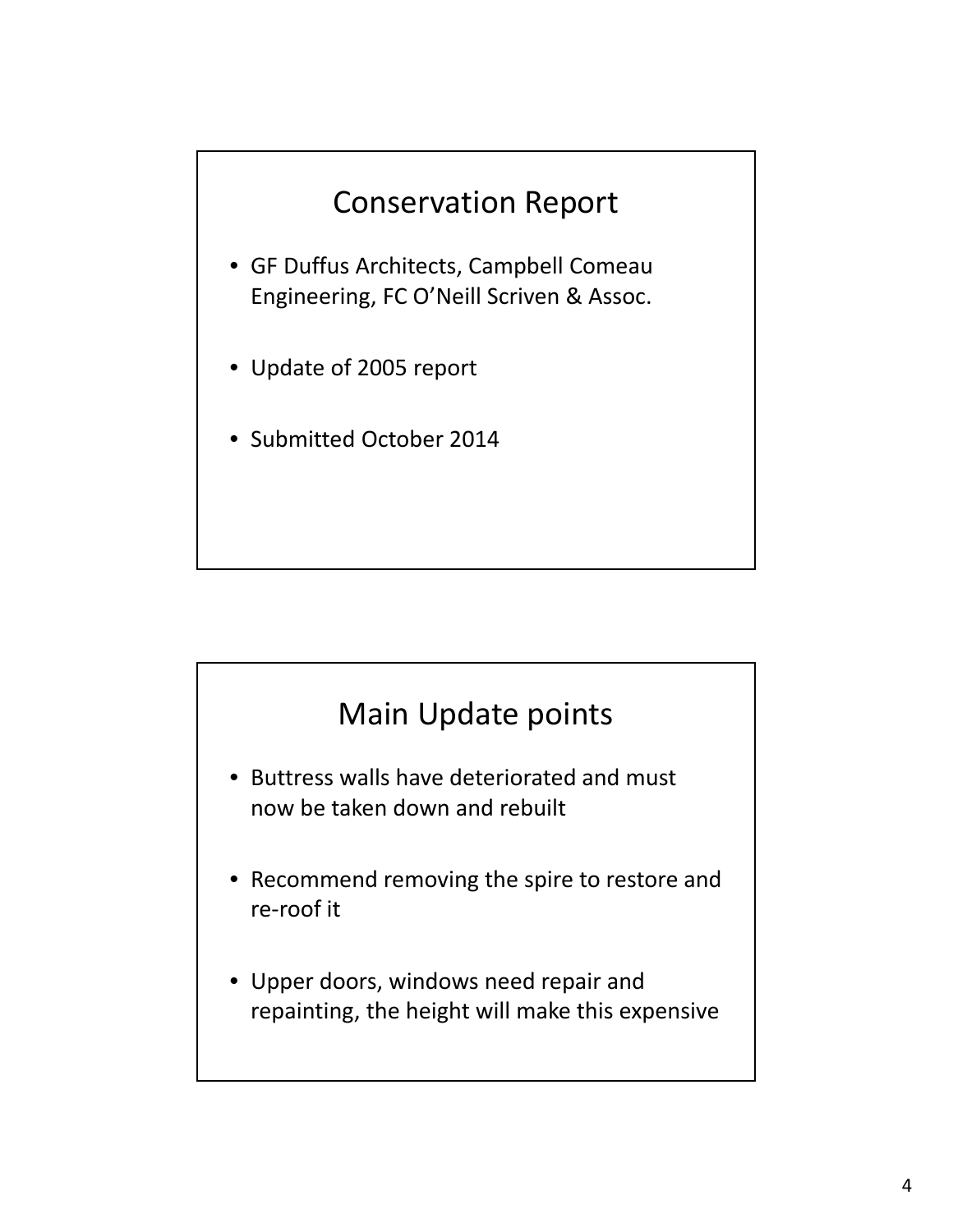# Main Update Points

- Pinnacles are pressing down on the walls forcing them out and down, they should be taken down with the spire
- Remove entire west front of steeple
- Remove and rebuild outer half of two wings

### Main Update points

- Top level of tower may need to be rebuilt, due to wall cracks from spire loading
- Most joints in the granite trim and buttress walls have opened and are allowing water to penetrate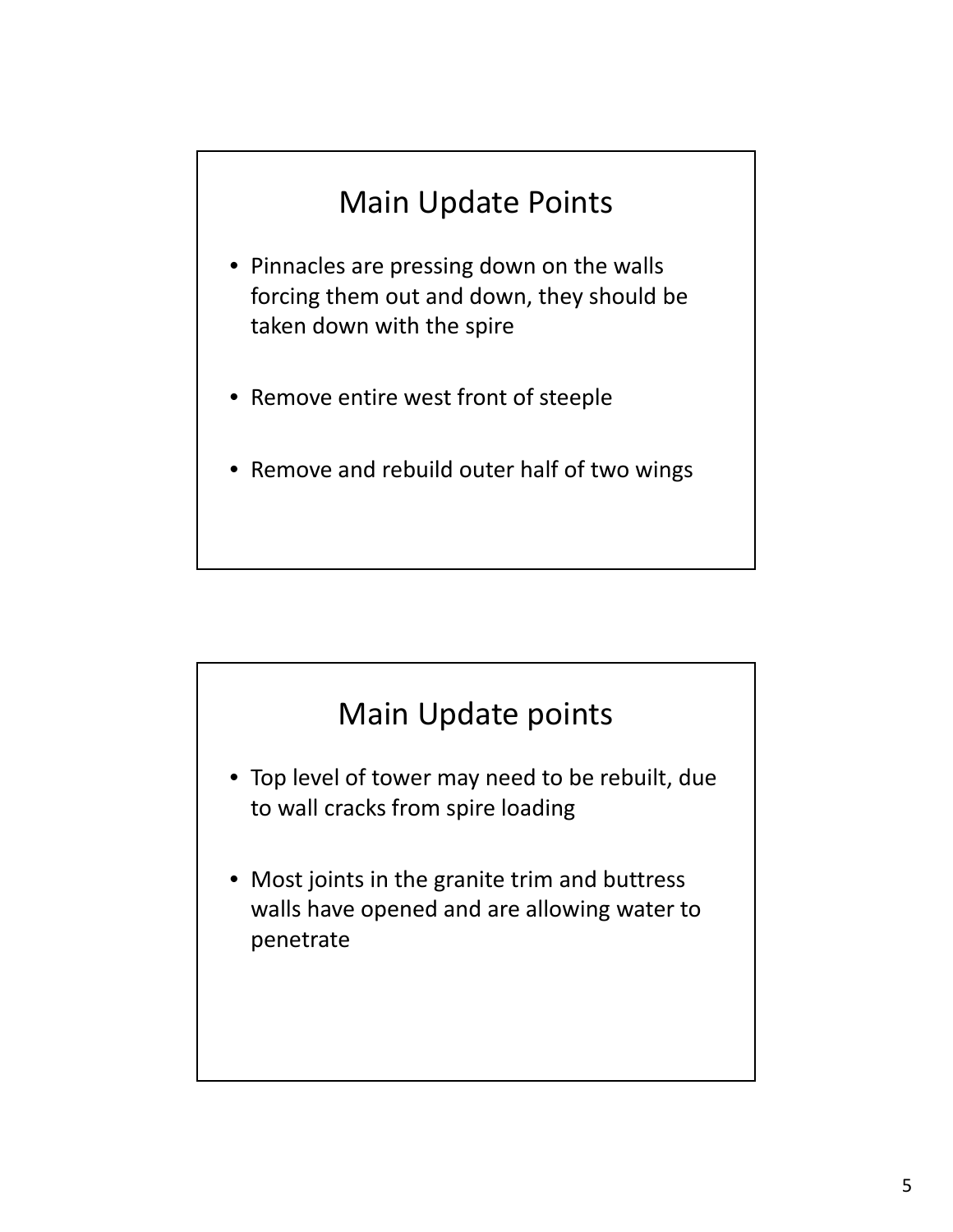# Conservation Report Summary

- Verbally, the presenters said that Saint Patrick Church was in the worst condition of any public building they had every reviewed
- Given the risk of falling pieces, the work was strongly recommended to be done in 2015

### Campaign Readiness

- Report Acappella Communications, June/15
- High percentage declined involvement
- Few feel a connection to church
- Ambitious goal
- Not an easy campaign
- Too late
- Develop a business plan, prepare